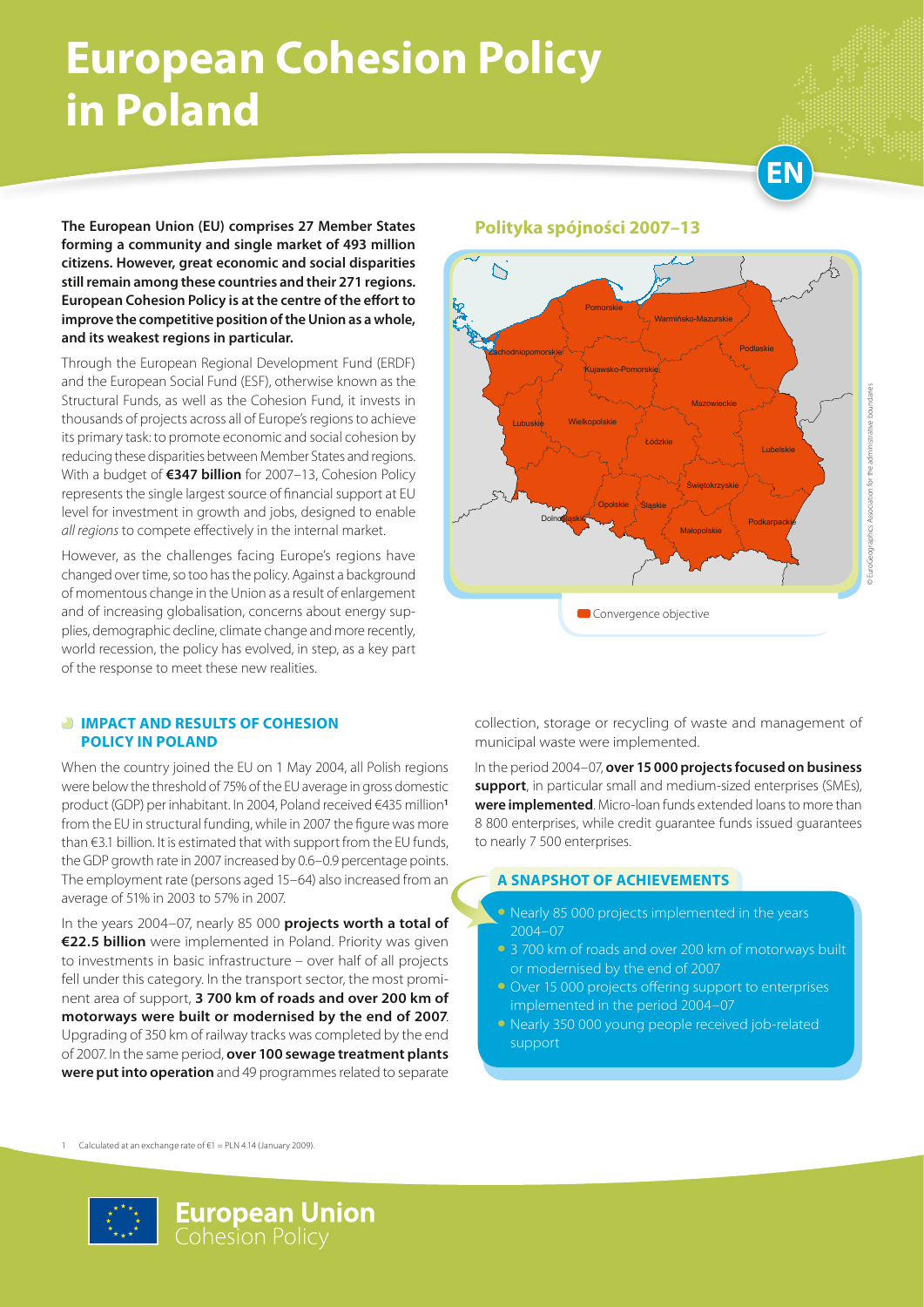The Cohesion Policy assisted in **stimulating innovation in the Polish economy**, with funding secured for the development or modernisation of 78 research or specialist laboratories, establishment of 19 technology incubators, and support provided to 27 business parks and 17 research and technology parks. Research and specialist laboratories provided services to 1 120 enterprises. The entities which received support introduced 17 new products or technologies on to the market.

Nearly 350 000 young people received support aimed at opening up new employment opportunities, including placements, training and careers advice.

Numerous projects were implemented to **modernise and expand cultural**, **tourism**, **health and educational facilities**. Structural Funds covered purchase costs of **almost 4 000 items of medical equipment**. Nearly 450 health-care establishments were covered by the support.

#### **EUROPEAN INVESTMENT IN POLAND – 2007–13**

For the 2007–13 period, Poland has been allocated approximately **€67 billion**, which makes it the largest beneficiary of European Cohesion Policy for this period. A sum of €66.6 billion has been allocated under the Convergence Objective**<sup>2</sup>** and €731 million under the European Territorial Cooperation Objective. Poland has translated its strategic development priorities into 21 programmes: five national and 16 regional programmes for all 16 Polish regions.

The largest national programme is for 'Infrastructure and Environment', which will receive almost €28 billion from the European Regional Development Fund and Cohesion Fund. The second largest is the 'Human Capital' programme, with investments of almost €10 billion from the European Social Fund. The remaining national programmes, supported by the ERDF, are: 'Innovative Economy', 'Development of Eastern Poland' and 'Technical Assistance'.

Over €16.5 billion will be spent via the 16 regional programmes, giving the Polish regions an unprecedented opportunity to implement their regional development strategies in line with Community priorities.

#### **Funds for Poland in billion € 2007–13**

| <b>Objective</b>                                     | Fund        | <b>EU</b> | <b>National</b><br><b>Public</b> | <b>National</b><br><b>Private</b> | <b>Total</b> |
|------------------------------------------------------|-------------|-----------|----------------------------------|-----------------------------------|--------------|
| Convergence                                          | CF          | 22        | 6                                | 1.5                               | 29.5         |
|                                                      | <b>FRDF</b> | 33        | 6                                | 1.5                               | 40.5         |
|                                                      | <b>FSF</b>  | 10        | $\overline{2}$                   |                                   | 12           |
| <b>Total Convergence</b>                             |             | 65        |                                  |                                   |              |
| <b>Total European</b><br>Territorial<br>Cooperation* | <b>FRDF</b> | 07        | -                                |                                   | 0.7          |
| <b>TOTAL</b>                                         |             | $66***$   | 14                               | 3                                 | 83           |

Figures have been rounded up

\* Each Territorial Cooperation programme includes a minimum

of 15% co-financing from each participating Member State.

\*\* In addition, 3% i.e. €1.3 billion is kept as a performance reserve to be

allocated to the most successful programmes before 2011.

2 The Convergence Objective concerns regions characterised by low levels of GDP and employment, where GDP per head is less than 75% of the EU average as it stood between 2000 and 2002. It applies to 99 regions representing 35% of the EU-27 population and aims to promote conditions conducive to growth and ones which lead to real-time convergence in the least-developed Member States and regions. It should be noted that the rural development and fisheries policy are separate and do not form part of this brochure.

### *DELIVERING THE LISBON STRATEGY* **FOR GROWTH AND JOBS**

The relaunch of the Union's Lisbon Strategy in 2005 aimed to bolster the competitive position of EU regions in the world economy by placing growth, jobs and competitiveness at the top of the Union's agenda. For the 2007–13 period, European Cohesion Policy has attached increasing importance to delivering the so-called 'Lisbon objectives'.

Poland plans to invest a significant amount of its funding through the Cohesion Policy (64%) on growth and jobs objectives.

### **MAIN PRIORITIES OF COHESION POLICY IN POLAND, 2007–13**

The Community contribution to investments in **safe and clean transport infrastructure** in Poland amounts to over **€25 billion**, which is equivalent to 38% of its allocations. The expected outcomes include: more than **doubling the length of motorways**, from 550 km to almost 1 200 km, and **doubling the length of railways** where speeds of at least 160 km/h are possible, from 540 km to approximately 1 250 km.

### **THE ESSENTIALS 2007–13**

- • Over €25 billion for transport infrastructure
- €17.8 billion to protect the environment
- €14 billion for innovation
- • €3.6 billion in support of entrepreneurship

Fund investments for **general improvements to the environment amount to €17.8 billion**, which is 27% of the total Community contribution. The investments should increase access to waste water facilities in rural areas **from 20% to 30%**.

The Community **contribution supporting innovation amounts to €14 billion**, or 22% of Fund contributions. Research and development expenditure is expected to reach 1.5% of Polish GDP, in comparison to 0.57% in 2005.

Numerous **e–government services will be supported**, together with investments aimed at offering a better service to the business sector and the population in general. The 'Human Capital' programme aims to enhance e–skills and promote relevant training modules in schools, enterprises and public administration. The overall Community contribution to these sectors amounts to €3.7 billion.

### **€3.6 billion** will be invested to **support the promotion of entrepreneurship**, **notably SMEs**.

Use will also be made of **financial engineering instruments**, including JEREMIE (Joint European Resources for Micro to Medium Enterprises). These instruments combine loans and grants. For example, within the 'Innovative Economy' programme, a JEREMIE-type holding fund will be created and should receive some €153 million from the European Regional Development Fund. In addition, a JEREMIE instrument is also planned at regional level.

The Polish authorities introduced **energy efficiency** as a horizontal principle in all programmes – this is reflected in the project selection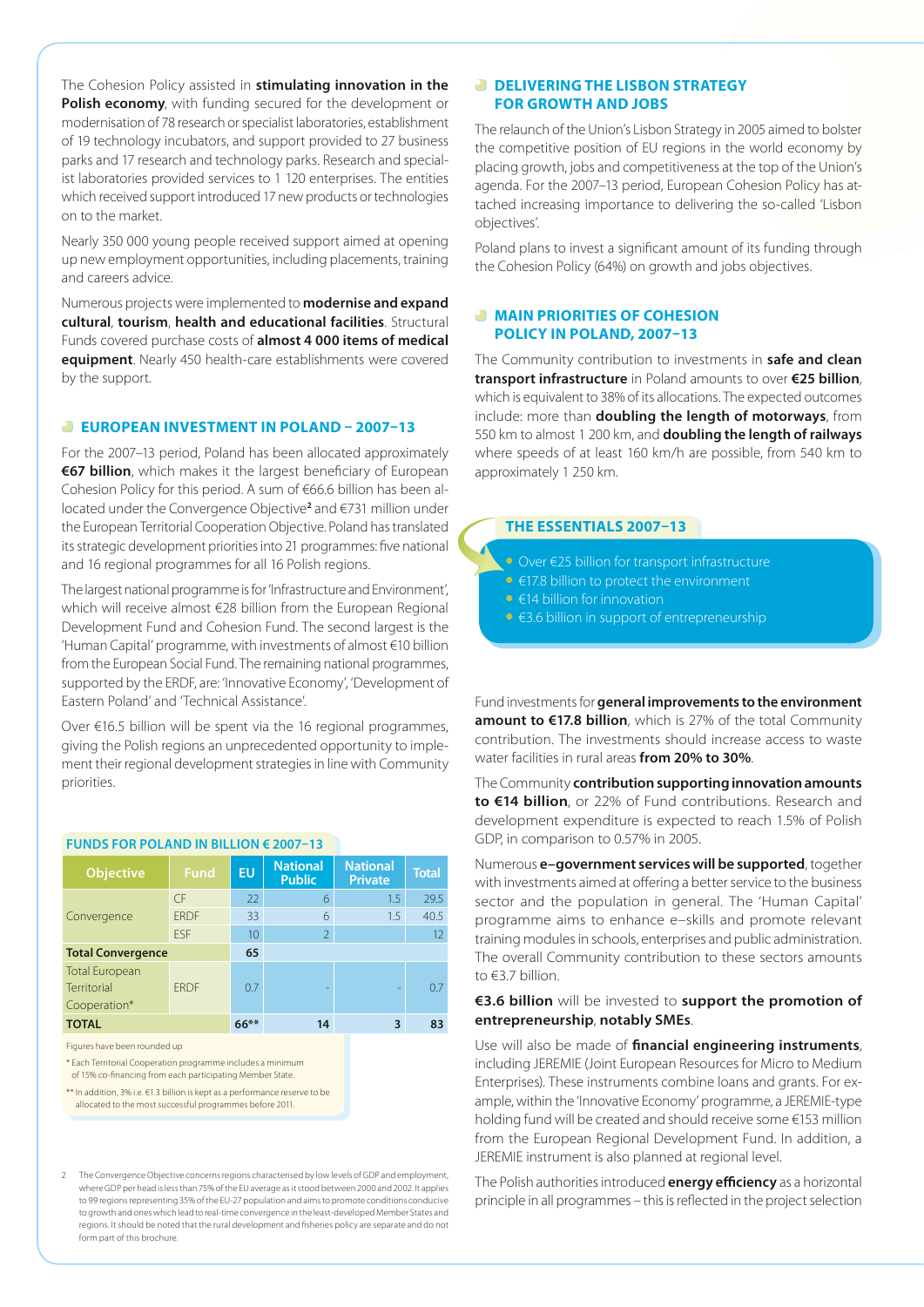### **BUILDING BRIDGES BETWEEN NEIGHBOURS**

In Europe today, economic success is often dependent on a region's capacity to develop networks with other regions. Cooperation and sharing experience between regions can be a key trigger in stimulating a dynamic, forward-looking regional development process. The EU has an important role to play in brokering and supporting such partnerships, both between regions within the Union, and with neighbouring regions outside. Thousands of projects developed over many years under the INTERREG initiative have demonstrated the benefits for regions of working in partnership, sharing ideas and charting new and innovative ways of harnessing European investment.

The **European Territorial Cooperation Objective** is financed through the ERDF for the period 2007–13 and supports crossborder, transnational and interregional cooperation programmes to encourage regions and cities across the EU and further afield to work together and learn from each other.

Poland is involved in 13 cooperation programmes, with a total allocation of €731 million:

- seven cross-border cooperation programmes, with Lithuania, Slovakia, the Czech Republic, Saxony (Germany), Mecklenburg (Germany), Brandenburg (Germany), and the South Baltic programme (with Sweden, Denmark, Germany and Lithuania);
- two transnational cooperation programmes: Central Europe and Baltic Sea Region;
- four interregional cooperation programmes<sup>4</sup>: INTERREG IV C, INTERACT II, ESPON II and URBACT II.
- 

criteria. In all, **some €2.2 billion**, or 3.4% of total fund allocations, will be invested in this area.

The key focus of the 'Human Capital' programme is on **increasing employment and social inclusion**, with a particular target to boost the employment rate of people aged 15–64 from 54.5% to 60%.

Twelve Polish regions are considering using the JESSICA initiative**<sup>3</sup>** for **urban development**. One region – Wielkopolska – has already

JESSICA – Joint European Support for Sustainable Investment in City Areas.

decided to earmark some 50% of the allocation under the priority axis 'regeneration of disadvantaged areas' (approximately €35 million) for this initiative.

Warsaw hosts one of the three regional offices of the **JASPERS initiative** (Joint Assistance in Supporting Projects in European Regions), which helps authorities to prepare high-quality major projects for submission to the Commission. It is a partnership between the European Commission, the European Investment Bank and the European Bank for Reconstruction and Development.

# Poland **€67 billion for 2007–13**

**Boosting growth, jobs and competitiveness**